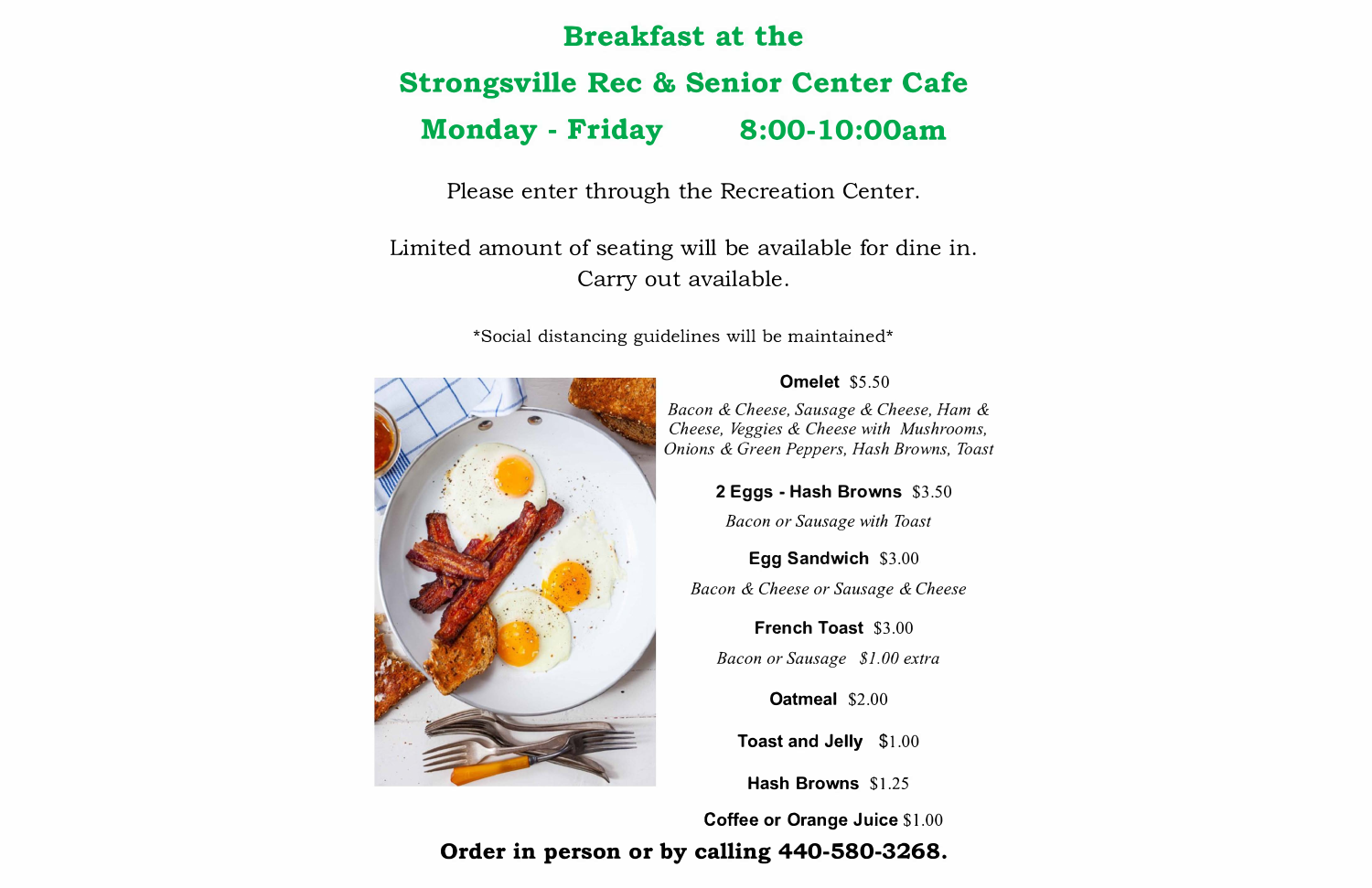# **MARCH LUNCH**

STRONGSVILLE SENIOR CENTER

The Strongsville Senior Center is providing affordable carry out home cooked meals. Here are the details!

\*Monday thru Friday delicious meals can be picked up at the Strongsville Senior Center's



Event Center Doors from 11:30am-1:30pm. **Monday Tuesday Wednesday Thursday Friday**  $\left( \begin{matrix} \textbf{1} \end{matrix} \right)$  $\mathbf{2} \right)$ **3 4**  \*Meals are \$5.50 **Swiss Steak Fettucine Alfredo w/ Potato Crusted Cod Roasted Chicken Macaroni & Cheese Rice Broccoli Parslied Potatoes** \*Call the kitchen at 440-580-3268 to order or to obtain a soup menu. \*Meals include salad, main course, vegetable,  $\left( \overline{\mathbf{2}}\right)$ **9 11**  bread and dessert. **8**   $\Omega$ **Turkey Tetrazzini Grilled Chicken Chopped Sirloin Beef Tips Pork Roast Roasted Potatoes** \*All meals are fresh and homemade. **Noodles Baked Potato Mashed Potatoes Noodles** \*Reservations and payment are due by 12noon the day before **16**   $\mathbf{1}$ *\*St. Pat's Lunch\** **18**   $\mathbf{r}$  $(15)$ \*Save time and order multiple meals at one time! **Cranberry Chicken** Ham **Baked Rigatoni** Italian Sausage Coleslaw Baked Rigatoni **Coleslaw Italian Sausage Corned Beef Noodles Stuffing Stuffed Shells Cabbage** \*Sorry no substitutions **Red Skin Potatoes Key Lime Pie Register by 3/11 Soup available**  $\sqrt{25}$ **23**   $\left( \bullet \right)$  $(22)$  $(24)$ 32oz soup for sale (\$6) **Beef Creole Breaded Pork Chop Fried Pollock Stuffed Cabbage Balsamic Chicken** Pre-orders & payment required **Roasted Potatoes Buttered Noodles Mashed Potatoes Rice** Soup menu changes weekly find menu online at www.strongsville.org or by calling the kitchen.  $\left( \widehat{\mathbf{31}}\right)$ **30 28 29**  CARRY **Creamed Chicken Meatball Sandwich City Chicken Meatloaf Rice Fries Mashed Potatoes Parslied Potatoes**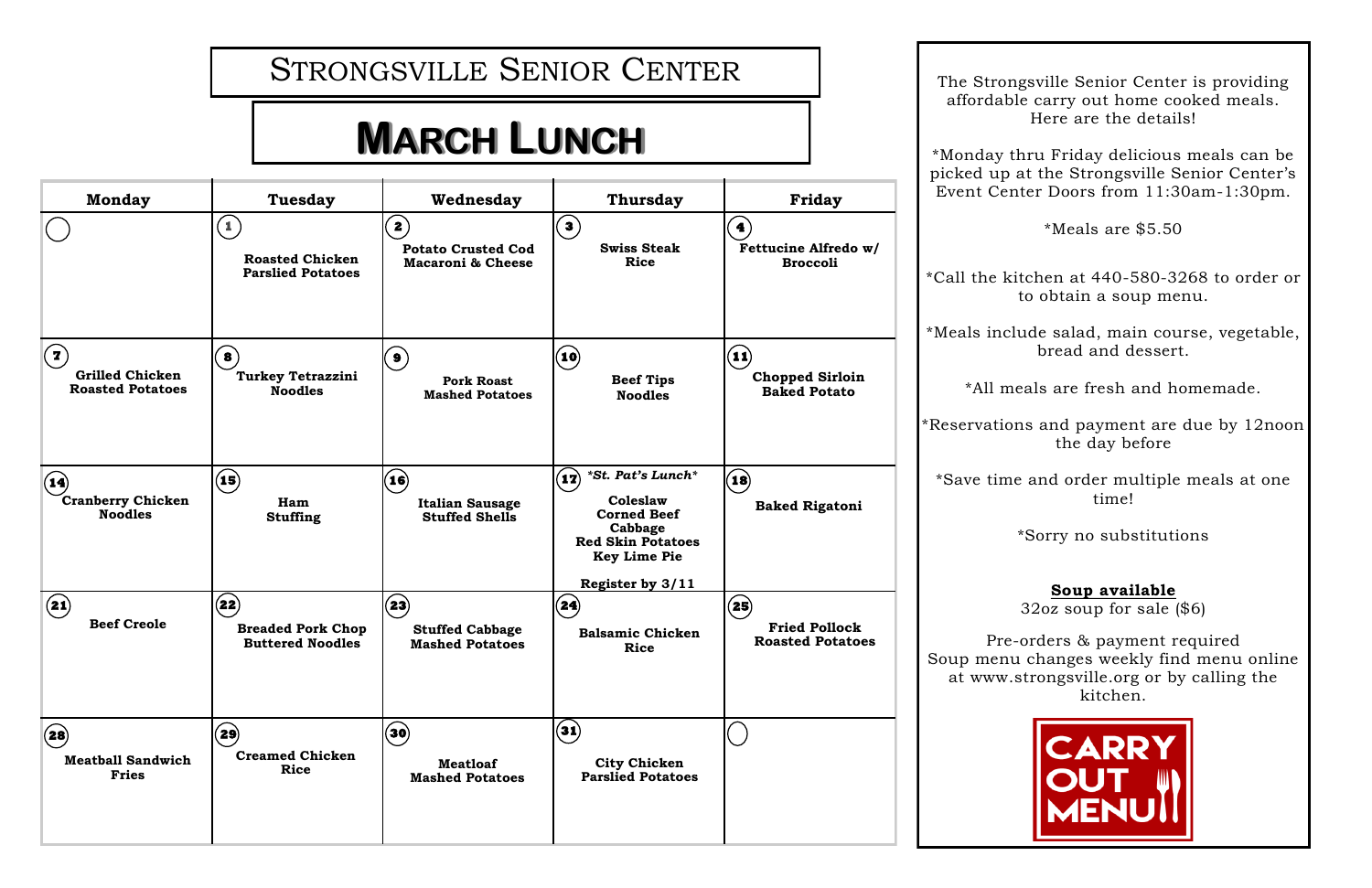

The Strongsville Senior Center will be offering an affordable home cooked meal every Friday! Here are the details!

- \*Every Friday delicious meals can be picked up between 11:30am-3:30pm at the Strongsville Senior Center 18100 Royalton Rd.
- \*All meals are fresh and homemade ready to heat and eat.
- \*All meals include a main course and side dish and come fully cooked.
- \*Meals are only \$10 and serve two people.

\*Reservation and payment are due by the Wednesday before at 12noon by calling 440-580-3268.

## **March Meals**

| 4th                          | <b>11th</b><br><b>18th</b> |                    | 25th    |
|------------------------------|----------------------------|--------------------|---------|
| Salisbury Steak Lemon Pepper |                            | <b>Pulled Pork</b> | Lasagna |
| & Buttered                   | Tilapia & Rice             | Sandwich &         |         |
| <b>Noodles</b>               | Pilaf                      | <b>Baked Beans</b> |         |
|                              |                            |                    |         |
|                              |                            |                    |         |